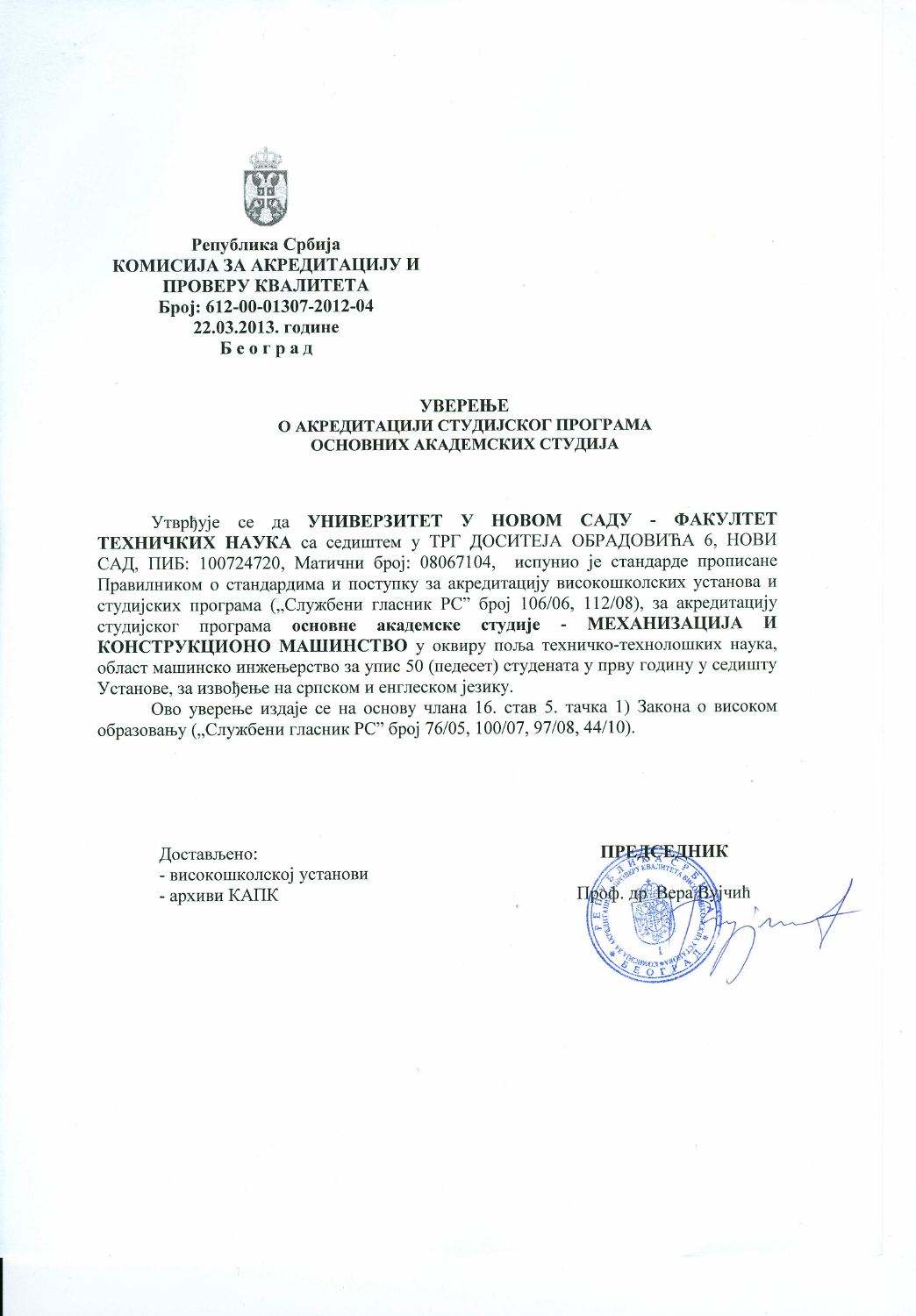

Република Србија КОМИСИЈА ЗА АКРЕЛИТАЦИЈУ И ПРОВЕРУ КВАЛИТЕТА Epoj: 612-00-01259/2012-04 13.07.2012. године Београд

# ДОПУНА ИЗМЕЊЕНОГ УВЕРЕЊА О АКРЕДИТАЦИЈИ СТУДИЈСКОГ ПРОГРАМА ОСНОВНИХ АКАДЕМСКИХСТУДИЈА

ФАКУЛТЕТ ТЕХНИЧКИХ НАУКА, УНИВЕРЗИТЕТ У НОВОМ САДУ, Трг Доситеја Обрадовића 6, испунила је стандарде прописане Правилником о стандардима и поступку за акредитацију високошколских установа и студијских програма ("Службени гласник РС" број 106/06, 112/08), за акредитацију студијског програма основне академске студије МЕХАНИЗАЦИЈА И КОНСТРУКЦИОНО МАШИНСТВО у оквиру поља техничко технолошких наука у области машинског инжењерства и то за упис 50 (педесет) студената у прву годину студија у седишту Установе са трајањем студија од 4 године за извођење на српском и енглеском језику у оквиру одобреног броја студената.

Ова измена уверења издаје се на основу члана 16. став 8. тачка 1) Закона о високом образовању ("Службени гласник РС" број 76/05, 100/07, 97/08, 44/10).

Достављено: - Високошколска установа - архиви КАПК

ПРЕДСЕДНИК<br>Проф. др Вера Вујчић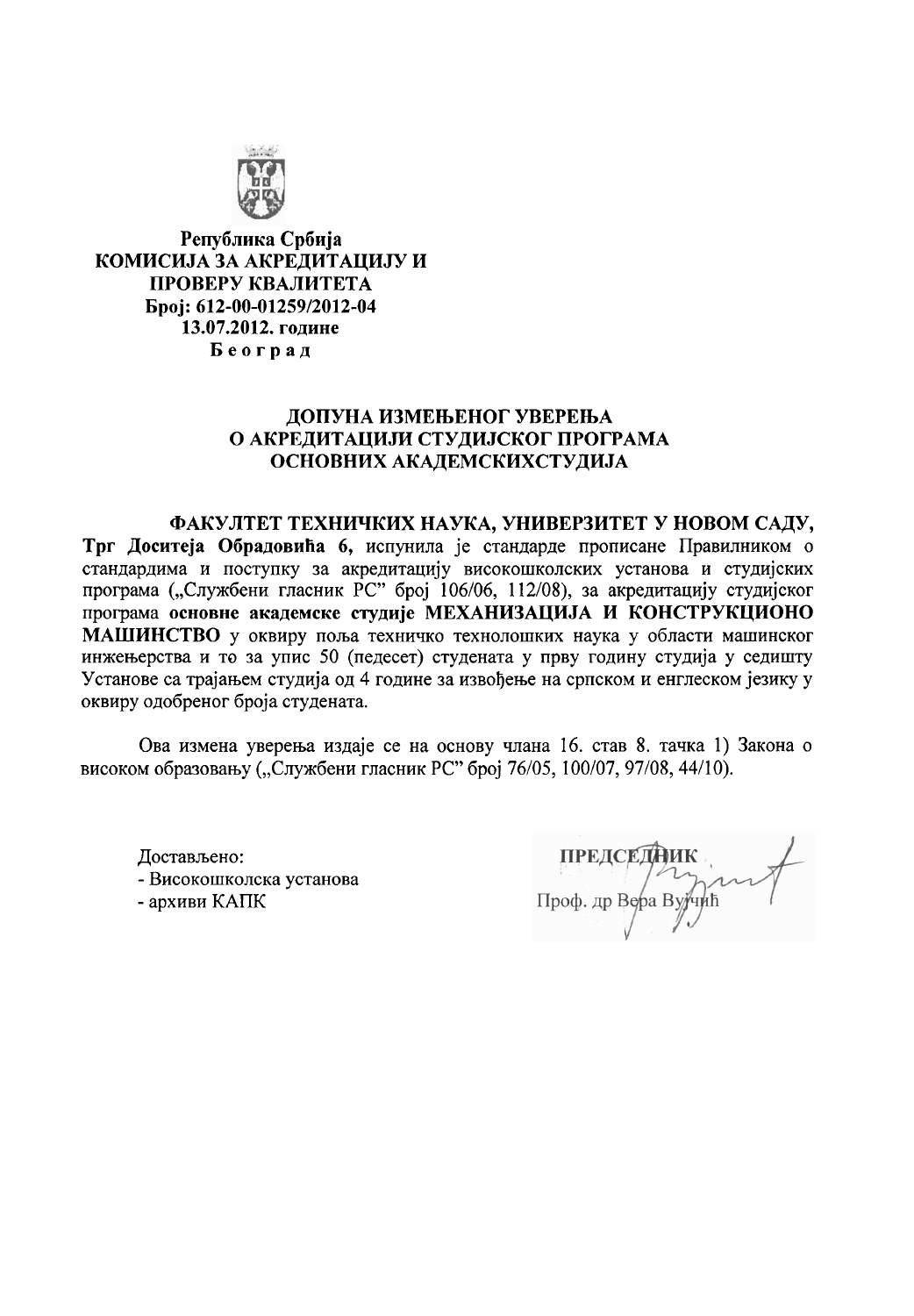

### Република Србија КОМИСИЈА ЗА АКРЕДИТАЦИЈУ И ПРОВЕРУ КВАЛИТЕТА

#### ИЗМЕНА УВЕРЕЊА О АКРЕДИТАЦИЈИ СТУДИЈСКОГ ПРОГРАМА ОСНОВНИХ АКАДЕМСКИХСТУДИЈА

Факултет техничких наука, са седиштем у Новом Саду, Трг Доситеја Обрадовића 8 испунила је стандарде прописане Правилником о стандардима и поступку за акредитацију високошколских установа и студијских програма ("Службени гласник РС" број 106/06), за акредитацију студијског програма Основне академске студије Механизација и конструкционо машинство у оквиру поља техничко технолошких наука у области машинског инжењерства и то за упис 50 (педесет)студената уписаних у прву годину студија у седишту Установе са трајањем студија од 4 године.

Ова измена уверења издаје се на основу члана 16. став 5. тачка 1) Закона о високом образовању ("Службени гласник РС" број 76/05).

Број:: 612-00-2237/2010-04

Београд, 24. 06. 2011. године

р Вера Вујчић